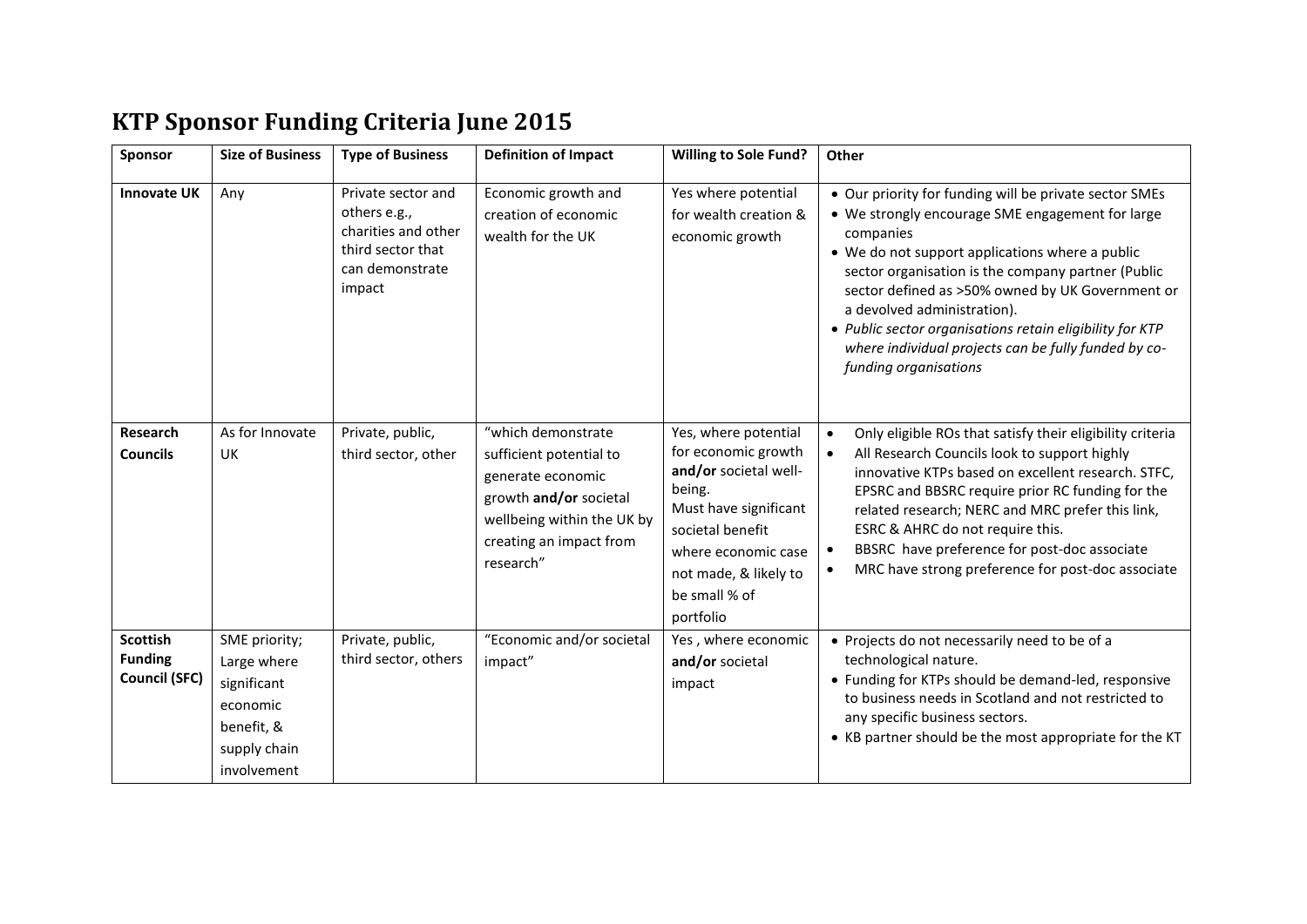| <b>Invest NI</b>                                                                            | No preference                                                                                                             | Private sector or<br>social enterprise<br>only                                                                                | "have commercial<br>potential and provide<br>economic benefit to<br>Northern Ireland"                                                                                                                                                   | Yes if of strategic<br>importance                                                                                                                                                           | • KB partner should be the most appropriate for the KT<br>• A small % of projects from the social economy may<br>also be considered for shared funding provided they<br>fully meet KTP requirements (i.e. demonstrate<br>economic benefits, financial stability & academic<br>/associate challenge)<br>• Preference will be given to those projects that are<br>innovative and imaginative in scope, have<br>commercial potential, demonstrate clear academic<br>challenge and which have the ability to attract new<br>University Faculties/Further Education Colleges                |
|---------------------------------------------------------------------------------------------|---------------------------------------------------------------------------------------------------------------------------|-------------------------------------------------------------------------------------------------------------------------------|-----------------------------------------------------------------------------------------------------------------------------------------------------------------------------------------------------------------------------------------|---------------------------------------------------------------------------------------------------------------------------------------------------------------------------------------------|----------------------------------------------------------------------------------------------------------------------------------------------------------------------------------------------------------------------------------------------------------------------------------------------------------------------------------------------------------------------------------------------------------------------------------------------------------------------------------------------------------------------------------------------------------------------------------------|
| Welsh<br>Government                                                                         | SME & Large<br>(Large<br>encouraged to<br>include supply<br>chain)                                                        | Private sector,<br>social enterprises,<br>not-for-profit<br>organisations,<br>charities and public<br>sector<br>organisations | "economic and/or social<br>benefit to Wales lead to<br>the creation of additional<br>jobs in Wales"                                                                                                                                     | Yes. Preference for<br>co-funding. Potential<br>to sole fund projects<br>that demonstrate<br>sufficient potential to<br>contribute to<br>economic and /or<br>social enhancement<br>in Wales | KTPs that provide economic and/or social benefit<br>to Wales<br>KTP projects embracing the four grand challenge<br>$\bullet$<br>areas identified in Innovation Wales will attract<br>priority funding, however any high quality projects<br>will also be considered. Preference for economic<br>benefit<br>Keen to attract new HE & FE departments or<br>institutions into KTP<br>The WG is offering the three year Enhanced KTP<br>$\bullet$<br>project which provide the unique opportunity to<br>incorporate an international element of knowledge<br>transfer or knowledge sharing |
| <b>Department</b><br>for<br><b>Environment</b><br>Food &<br><b>Rural Affairs</b><br>(Defra) | SME preference<br>(90% of<br>projects); large<br>if increased<br>competitiveness<br>& improved<br>environmental<br>impact | Not stated                                                                                                                    | All proposals should<br>demonstrate the project<br>can contribute to, or have<br>a positive impact on,<br>economic growth and<br>demonstrate either clear<br>potential environmental<br>benefits or no negative<br>environmental impact | Very strong<br>preference for shared<br>funding (&<br>preference for<br>sharing funding with<br>Innovate UK)                                                                                | Will not fund in Scotland unless company partner in<br>$\bullet$<br>England<br>Interested in projects that improve resource<br>$\bullet$<br>efficiency with environmental sustainability of the<br>food chain<br>Will consider projects aimed at improving food<br>$\bullet$<br>quality & safety (reduced waste), manufacturing<br>processes & development of new products where<br>involve food & engineering sciences & clear<br>justification                                                                                                                                       |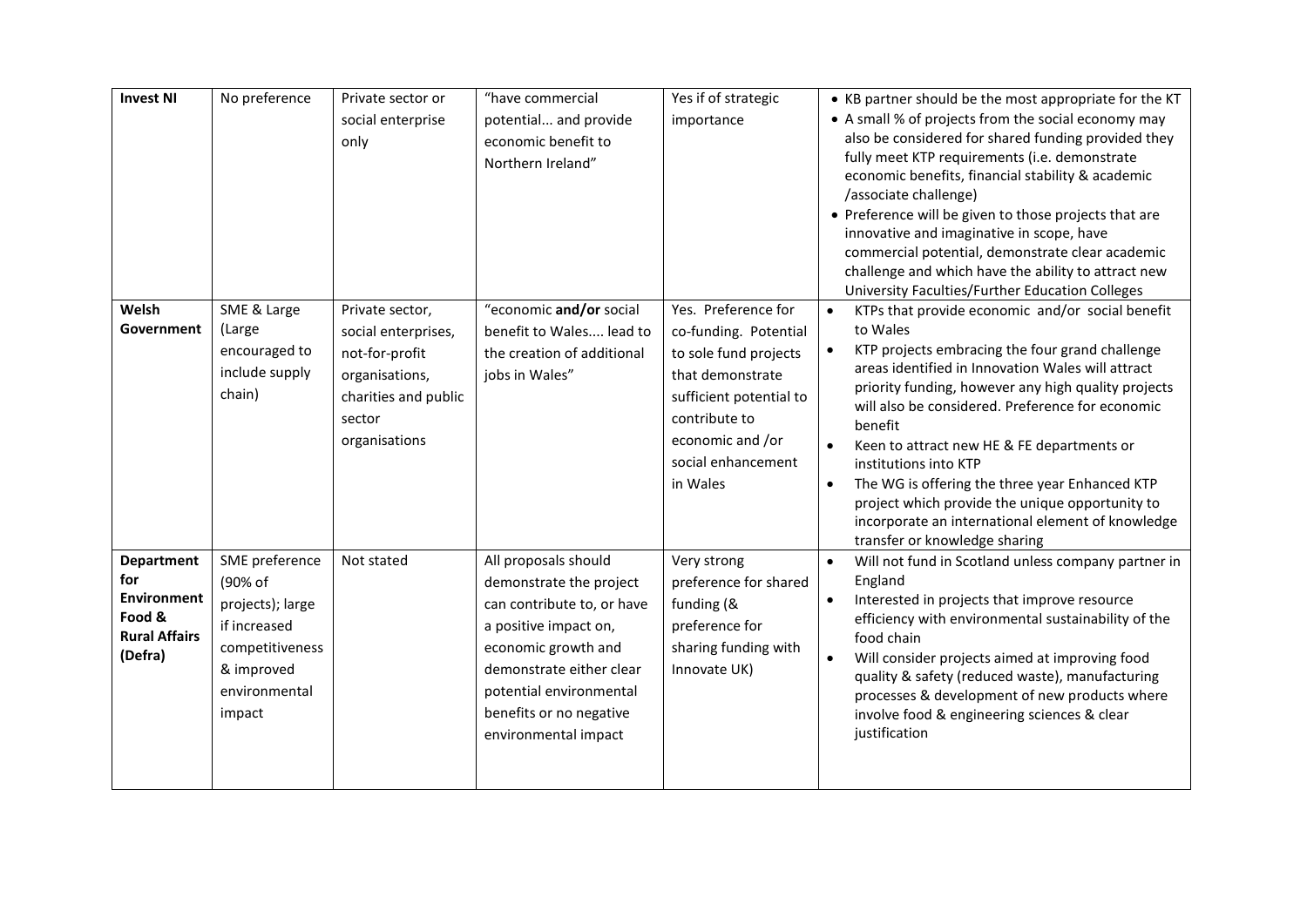| Department | No preference | No preference | Where there is patient | Favours co-funding | Focused on medical devices |
|------------|---------------|---------------|------------------------|--------------------|----------------------------|
| of Health  |               |               | need and a demand by   |                    |                            |
| (DH)       |               |               | NHS &/or world health  |                    |                            |
|            |               |               | care markets           |                    |                            |

## **Overarching Criteria for KTP Funding**

Each proposal for a Knowledge Transfer Partnership will be assessed against all of the following criteria, no matter which of the funding organisations might support that Project:

#### **General:**

- All projects must be fully in accord with the agreed aims and objectives for Knowledge Transfer Partnerships.
- There must be a clear need for input from the UK knowledge base to the project and a clearly demonstrated need for knowledge transfer.
- The potential outcomes/benefits for all three partners will not, or will be most unlikely to, occur to the same extent without a Knowledge Transfer Partnerships project (i.e. there is clear additionality).
- The project must not replace what could be achieved by using independent consultants (i.e. it must require the ongoing involvement of an academic partner in project delivery and needs the active embedding of outcomes by an Associate), and must not replace solutions that are available 'off the shelf' (e.g. commercial software packages).
- The project must be stimulating and challenging for all three partners.
- The stated potential benefits for all three partners will be likely to accrue.

#### **Business:**

- The business partner must be capable of making significant use of the knowledge, skills and/or capability to be transferred.
- The proposed project must be innovative and of clear strategic relevance to the business.
- The proposed project must be underpinned by a clear business case, including commercial, societal, cultural and environmental outputs and outcomes as appropriate
- The business partner must be regarded as being financially viable following consideration of their latest Report and Accounts, or other financial information where appropriate.
- There must be evidence of commitment to the project by the business and this shall be reflected in the proposed membership of the Local Management Committee.